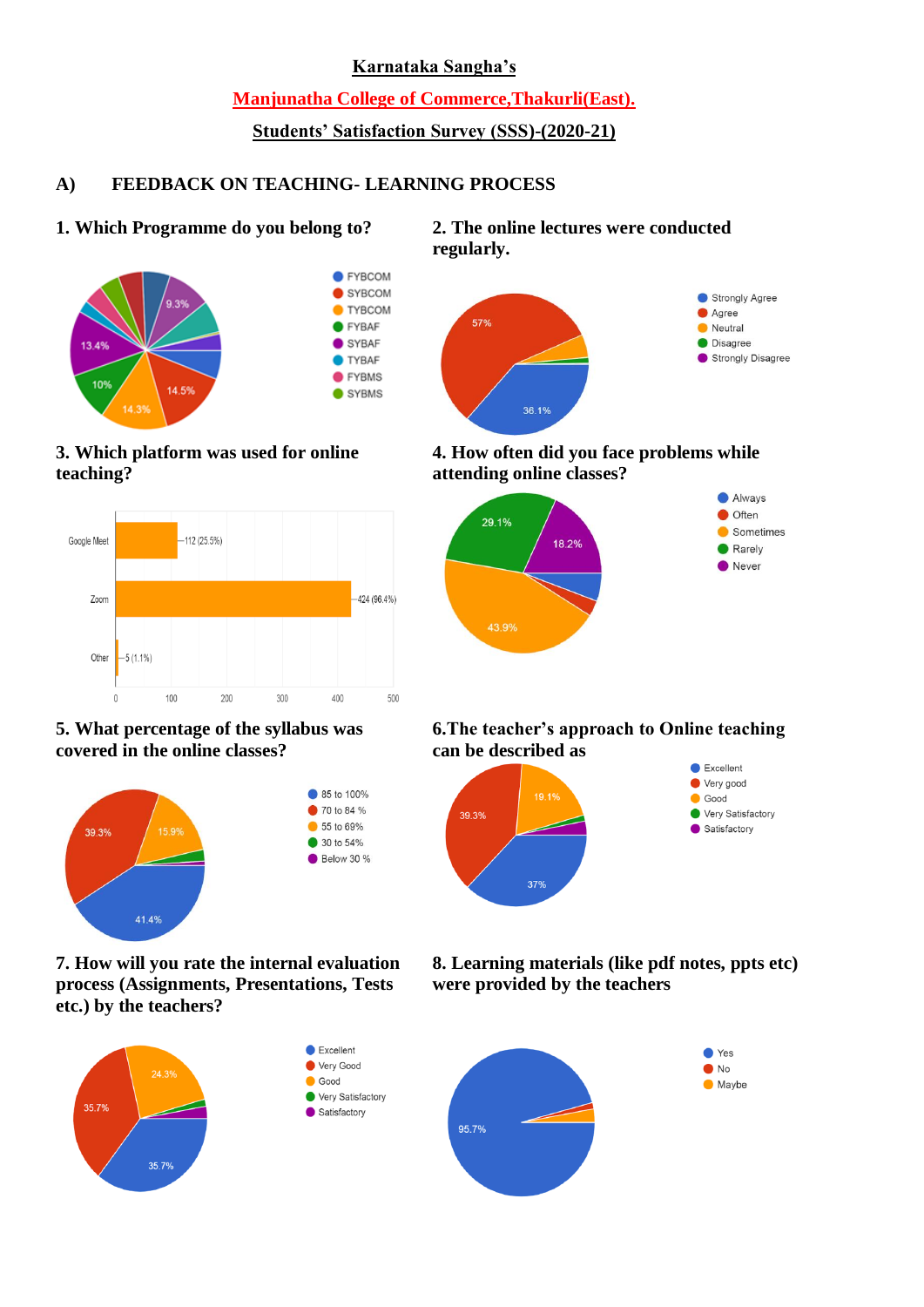#### **9. Academic Advisors were very supportive. 10. The overall quality of Online teaching-**





# **B) FEEDBACK ABOUT OTHER ACTIVITIES:**

# **11. Functioning of College Website 12. Accessibility to Principal**



#### **13. Admission Guidance meetings were arranged before the online admission process.**



# **15. Examination Guidance meetings and mock tests were arranged before Online Exams.**<br> **O** Strongly Agree





#### **14. Guidance and support of Teachers in Admission process.**



### **16. Guidance and support of Teachers in Examination process**